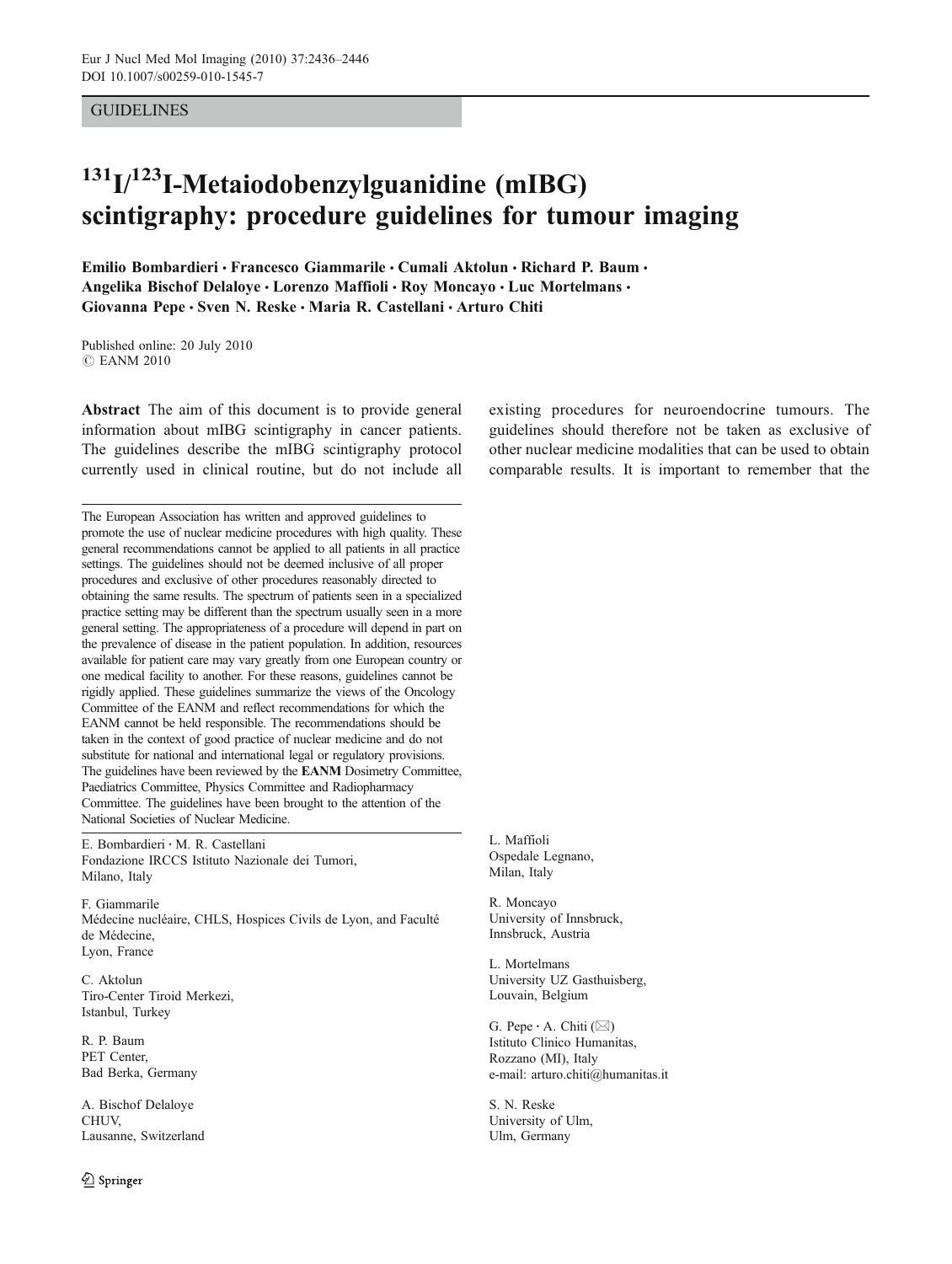resources and facilities available for patient care may vary from one country to another and from one medical institution to another. The present guidelines have been prepared for nuclear medicine physicians and intend to offer assistance in optimizing the diagnostic information that can currently be obtained from mIBG scintigraphy. The corresponding guidelines of the Society of Nuclear Medicine (SNM) and the Dosimetry, Therapy and Paediatric Committee of the EANM have been taken into consideration, and partially integrated into this text. The same has been done with the most relevant literature on this topic, and the final result has been discussed within a group of distinguished experts.

Keywords  $^{131}$ I/ $^{123}$ I-mIBG scintigraphy Tumour imaging . Procedure guidelines · Indications

# Background

 $131$ I emits a principal gamma photon of 364 keV (81%) abundance) with a physical half-life of 8.04 days. It also emits beta particles with maximum and mean energies of 0.61 MeV and 0.192 MeV, respectively.<sup>123</sup>I is a gammaemitting radionuclide with a physical half-life of 13.13 hours. The principal gamma photon is emitted at 159 keV (83% abundance). Metaiodobenzylguanidine (mIBG) or Iobenguane, a combination of an iodinated benzyl and a guanidine group, was developed in the early 1980s to visualize tumours of the adrenal medulla [1]. mIBG enters neuroendocrine cells by an active uptake mechanism via the epipherine transporter and is stored in the neurosecretory granules, resulting in a specific concentration in contrast to cells of other tissues.

mIBG scintigraphy is used to image tumours of neuroendocrine origin, particularly those of the neuroectodermal (sympathoadrenal) system (phaeochromocytomas, paragangliomas and neuroblastomas) [2], although other neuroendocrine tumours (e.g. carcinoids, medullary thyroid carcinoma.) [3, 4] can also be visualized. In addition, mIBG can be employed to study disorders of sympathetic innervation, for example, in ischaemic and nonischaemic cardiomyopathy as well as in the differentiation between idiopathic Parkinson's syndrome and multisystem atrophy.

mIBG can be labelled with either <sup>131</sup>I or <sup>123</sup>I. The 159 keV gamma energy of  $123$ I is more suitable for imaging (especially when using SPECT) than the 360 keV photons of 131I, and the difference in terms of radiation burden permits higher activities of 123I-mIBG to be injected. Furthermore, results with <sup>123</sup>I-mIBG are usually available within 24 hours, whereas with  $131$ -mIBG delayed images

may be required for optimal target to background ratios [5]. Theoretical considerations and clinical experience indicate that the  $^{123}$ I-labelled agent is to be considered the radiopharmaceutical of choice as it has a more favourable dosimetry and provides better image quality allowing accurate anatomical localization by the use of SPECT/CT hybrid systems. Nonetheless,  $^{131}$ I-mIBG is widely employed for most routine applications mainly in adult patients because of its ready availability and the possibility of obtaining delayed scans. Furthermore, <sup>131</sup>I-mIBG may be preferred when estimation of tumour uptake and retention measurement are required for mIBG therapy planning.

# Clinical indications

#### Oncological indications

- 1. Detection, localization, staging and follow-up of neuroendocrine tumours and their metastases, in particular [6–8]:
	- & phaeochromocytomas
	- & neuroblastomas
	- & ganglioneuroblastomas
	- ganglioneuromas
	- & paragangliomas
	- carcinoid tumours
	- medullary thyroid carcinomas
	- & Merkel cell tumours
	- MEN2 syndromes
- 2. Study of tumour uptake and residence time in order to decide and plan a treatment with high activities of radiolabelled mIBG. In this case the dosimetric evaluation should be individual and not based on the ICRP tables; that have only an indicative value limited to diagnostic procedures [9–11].
- 3. Evaluation of tumour response to therapy by measuring the intensity of mIBG uptake and the number of focal mIBG uptake sites [12, 13].
- 4. Confirmation of suspected tumours derived from neuroendocrine tissue.

Other (non-oncological) indications

Functional studies of the adrenal medulla (hyperplasia), sympathetic innervation of the myocardium, salivary glands and lungs, movement disorders [14].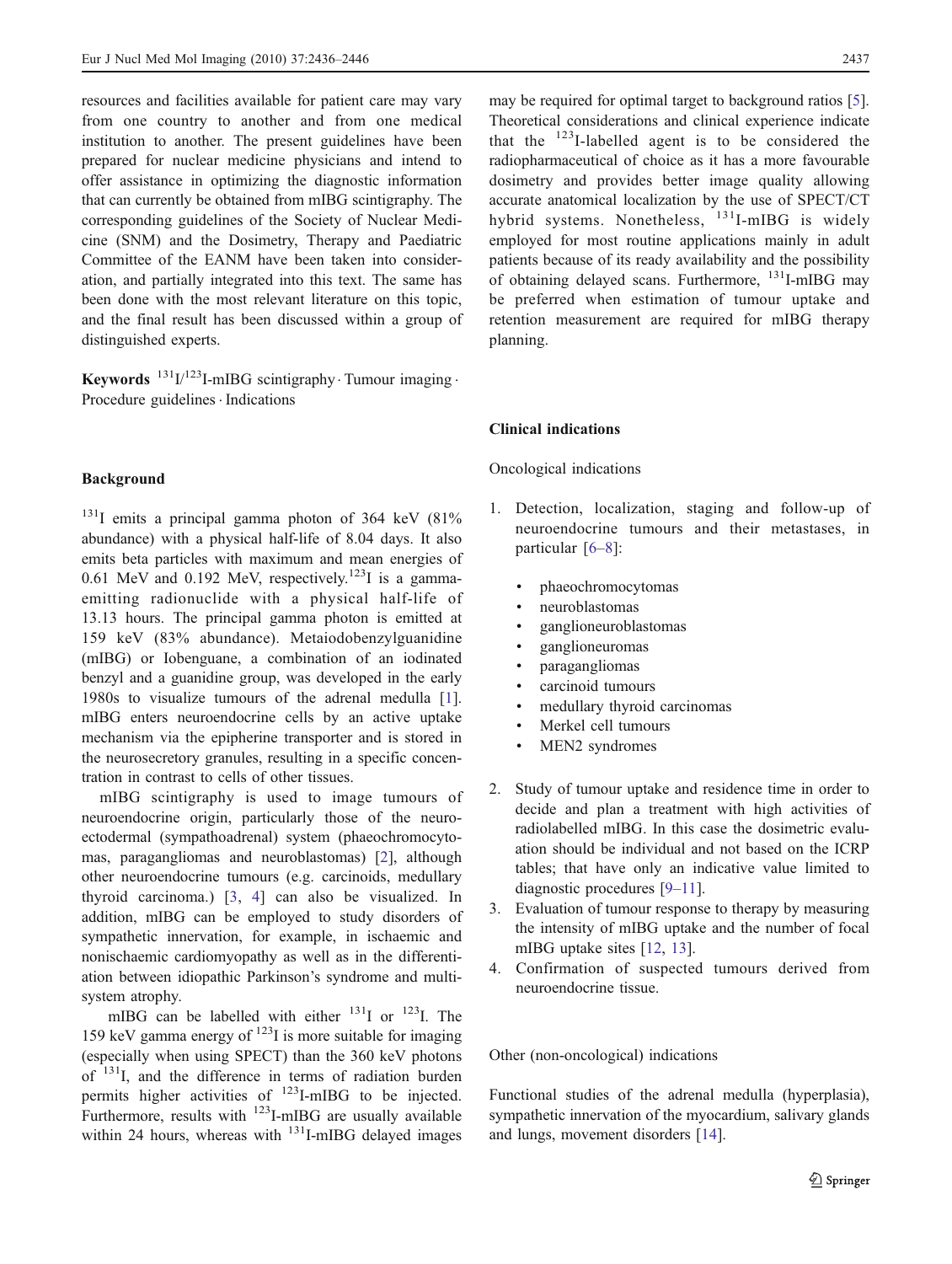# **Precautions**

# Pregnancy

In the case of a diagnostic procedure in a patient who is known or suspected to be pregnant, a clinical decision is necessary to consider the benefits against the possible harm of carrying out any procedure.

# Breastfeeding

- When <sup>123</sup>I-mIBG is used, breastfeeding should be discontinued at least 48 h after injection.
- When  $^{131}$ I-mIBG is used, breastfeeding should be terminated.

# Withdrawal of drugs

The effects of the necessary withdrawal of drugs interfering with mIBG scintigraphy and their replacement should be evaluated in discussion with the referring physician.

# Thyroid blockade

Thyroid uptake of free iodide is prevented using stable iodine administered orally. Doses in adults are shown in Table 1; doses in children should be reduced according to EANM Paediatric Committee guidelines.

The treatment should begin 1 day before the planned mIBG administration and continue for  $1-2$  days for  $123$ <sub>I</sub>mIBG or  $2-3$  days for  $^{131}$ I-mIBG.

Potassium perchlorate is generally used the day of the injection, in emergencies, or in patients who are allergic to iodine.

# Drug interactions

Many classes of drugs are known (or may be expected) to interfere with the uptake and/or vesicular storage of mIBG. Table 2 includes some of the most important medications that may affect the results of mIBG scintigraphy [15, 16].

Table 1 Thyroid blockade in adults

| Compound              | Formulation | Daily dose                                                      |
|-----------------------|-------------|-----------------------------------------------------------------|
| Potassium iodate      | Capsules    | $170 \text{ mg}$                                                |
| Potassium iodide      | Capsules    | $130 \text{ mg}$                                                |
| Lugol's $1\%$         | Solution    | 1 drop/kg to a maximum<br>of 40 drops (20 drops<br>twice a day) |
| Potassium perchlorate | Capsules    | $400 \text{ mg}$                                                |

Care must be taken to ensure that such drugs are discontinued (if possible) for an adequate time prior to imaging. Patients with metabolically active catecholaminesecreting tumours (i.e. phaeochromocytoma, paraganglioma) often receive alpha- or beta-blocking treatment. Therefore, drug interruption should be decided in consultation with the referring physician, who is able to evaluate the patient's condition and may postpone the study, or request that it be performed without changing the medication, although this could impair diagnostic accuracy [14, 17, 18].

### Patient preparation including children

Patients are encouraged to drink lots of fluids to facilitate excretion of the radiopharmaceutical. As discussed above, it is important that patients, when possible and with the supervision of the referring physician, discontinue all medicaments that could interfere with tumour uptake of radiolabelled mIBG. It is possible that some foods containing vanillin and catecholamine-like compounds (such as chocolate and blue-veined cheese) may interfere with the uptake of mIBG (depletion of granules).

Children need particular preparation. An adapted environment and staff who are expert and well trained in paediatric procedures should be available. Parents should be involved in the preparation of the child and during the scintigraphic study (assistance, sedation, etc.). For paediatric patients see Guidelines for Radioiodinated MIBG Scintigraphy in Children [15], which was published under the auspices of the EANM Paediatric Committee.

# Before examination

The technologist, nurse or physician should give the patient (or parents if the patient is a child) a thorough explanation of the preparation procedure and of the scintigraphic study [19].

#### Before injection

The patient should be clinically evaluated by the nuclear medicine physician who should consider any information that could be useful for the interpretation of scintigraphic images:

- Relevant history of suspected or known primary tumour
- Intake of possibly interfering drugs
- & Absence or presence of symptoms
- Laboratory test results (plasma and urinary catecholamine dosage, carcinoembryonic antigen, 5-hydroxyindoleacetic acid, neuron-specific enolase, chromogranin A, calcitonin, etc.)
- & Results of any other imaging studies (CT, MRI, ultrasonography, plain radiography)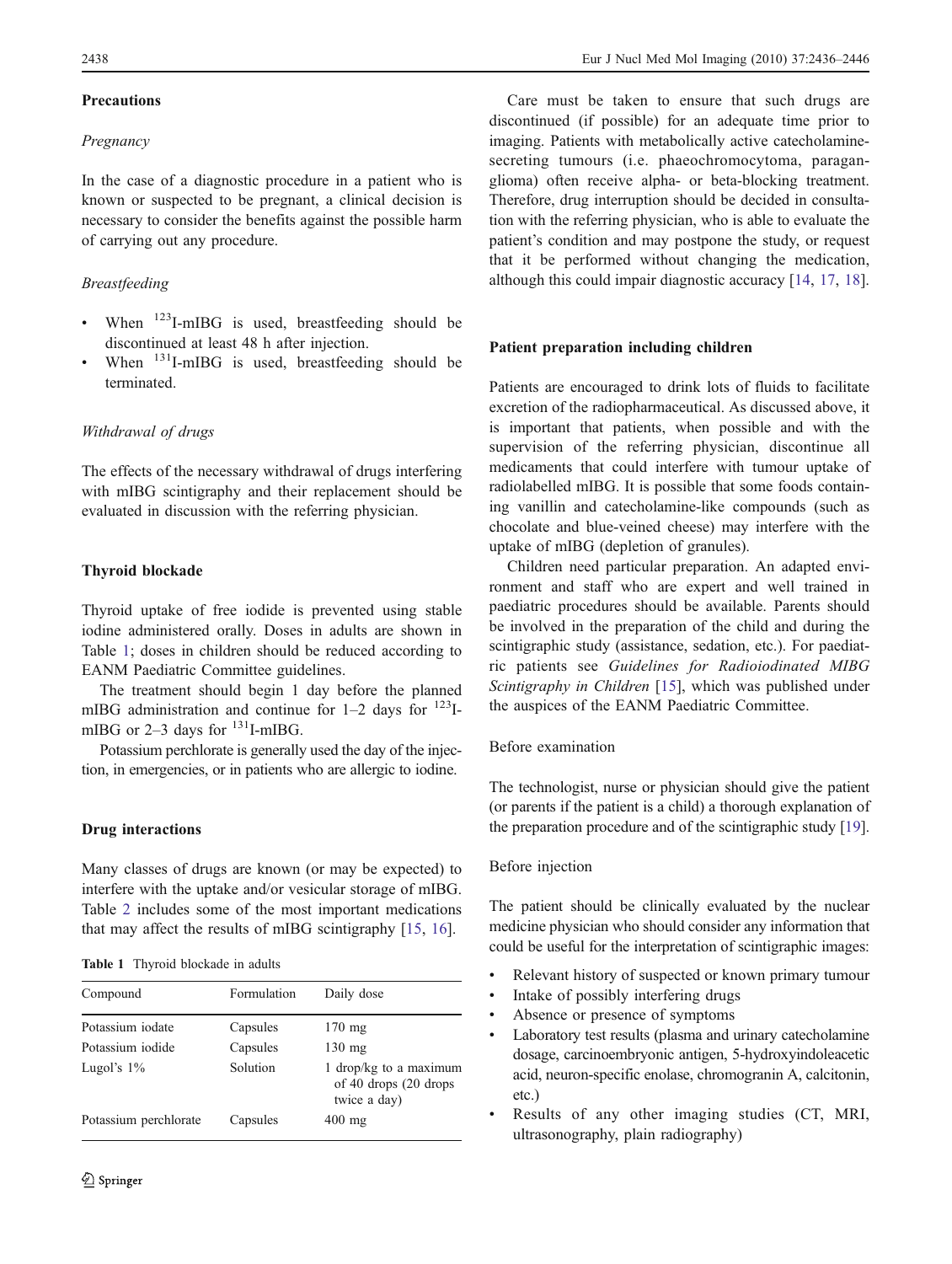|  |                           |  |  | Table 2 Drug interactions with mIBG (adapted from the Radiopharmacy Protocol of the Nuclear Medicine Department, Queen Elizabeth |  |  |  |  |
|--|---------------------------|--|--|----------------------------------------------------------------------------------------------------------------------------------|--|--|--|--|
|  | Hospital, Birmingham, UK) |  |  |                                                                                                                                  |  |  |  |  |
|  |                           |  |  |                                                                                                                                  |  |  |  |  |

| Drug group                                  | Approved name                             | Recommended withdrawal time    | Mechanism of<br>interaction <sup>a</sup> |
|---------------------------------------------|-------------------------------------------|--------------------------------|------------------------------------------|
| Cardiovascular and sympathomimetic drugs    |                                           |                                |                                          |
| Antiarrhythmics for ventricular arrhythmias | Amiodarone                                | Not practical to withdraw      | 1,3                                      |
| Combined $\alpha/\beta$ -blocker            | Labetalol                                 | 72 hours                       | 1,3                                      |
| Adrenergic neurone blockers                 | Bretylium                                 | 48 hours                       | 2,3                                      |
|                                             | Guanethidine                              | 48 hours                       | 2,3                                      |
|                                             | Reserpine                                 | 48 hours                       | 2,3                                      |
| $\alpha$ -Blocker                           | Phenoxybenzamine (intravenous doses only) | 15 days                        | 5                                        |
| Calcium channel blockers                    | Amlodipine                                | 48 hours                       | 4,5                                      |
|                                             | Diltiazem                                 | 24 hours                       | 4,5                                      |
|                                             | Felodipine                                | 48 hours                       | 4,5                                      |
|                                             | Isradipine                                | 48 hours                       | 4,5                                      |
|                                             | Lacidipine                                | 48 hours                       | 4,5                                      |
|                                             | Lercanidipine                             | 48 hours                       | 4,5                                      |
|                                             | Nicardipine                               | 48 hours                       | 4,5                                      |
|                                             | Nifedipine                                | 24 hours                       | 4,5                                      |
|                                             | Nimodipine                                | 24 hours                       | 4,5                                      |
|                                             | Nisoldipine                               | 48 hours                       | 4,5                                      |
|                                             | Verapamil                                 | 48 hours                       | 4,5                                      |
| Inotropic sympathomimetics                  | Dobutamine                                | 24 hours                       | 3                                        |
|                                             | Dopamine                                  | 24 hours                       | 3                                        |
|                                             | Dopexamine                                | 24 hours                       | 3                                        |
| Vasoconstrictor sympathomimetics            | Ephedrine                                 | 24 hours                       | $\mathbf{1}$                             |
|                                             | Metaraminol                               | 24 hours                       | 3                                        |
|                                             | Norepinephrine                            | 24 hours                       | 3                                        |
|                                             | Phenylephrine                             | 24 hours                       | 3                                        |
| $\beta_2$ stimulants (sympathomimetics)     | Salbutamol                                | 24 hours                       | 3                                        |
|                                             | Terbutaline                               | 24 hours                       | 3                                        |
|                                             | Eformoterol                               | 24 hours                       | 3                                        |
|                                             | Bambuterol                                | 24 hours                       | 3                                        |
|                                             | Fenoterol                                 | 24 hours                       | 3                                        |
|                                             | Salmeterol                                | 24 hours                       | 3                                        |
| Other adrenoreceptor stimulants             | Orciprenaline                             | 24 hours                       | 3                                        |
| Systemic and local nasal decongestants,     | Pseudoephedrine                           | 48 hours                       | 3                                        |
| compound cough and cold preparations        | Phenylephrine                             | 48 hours                       | 3                                        |
|                                             | Ephedrine                                 | 24 hours                       | $\mathbf{1}$                             |
|                                             | Xylometazoline                            | 24 hours                       | 3                                        |
|                                             | Oxymetazoline                             | 24 hours                       | 3                                        |
| Sympathomimetics for glaucoma               | <b>Brimonidine</b>                        | 48 hours                       | 3                                        |
|                                             | Dipivefrine                               | 48 hours                       | 3                                        |
| Neurological drugs                          |                                           |                                |                                          |
| Antipsychotics (neuroleptics)               | Chlorpromazine                            | 24 hours                       | 1                                        |
|                                             | Benperidol                                | 48 hours                       | $\mathbf{1}$                             |
|                                             | Flupentixol                               | 48 hours, or 1 month for depot | $\mathbf{1}$                             |
|                                             | Fluphenazine                              | 24 hours, or 1 month for depot | 1                                        |
|                                             | Haloperidol                               | 48 or 1 month for depot        | $\mathbf{1}$                             |
|                                             | Levomepromazine                           | 72 hours                       | 1                                        |
|                                             | Pericyazine                               | 48 hours                       | $\mathbf{1}$                             |
|                                             |                                           |                                |                                          |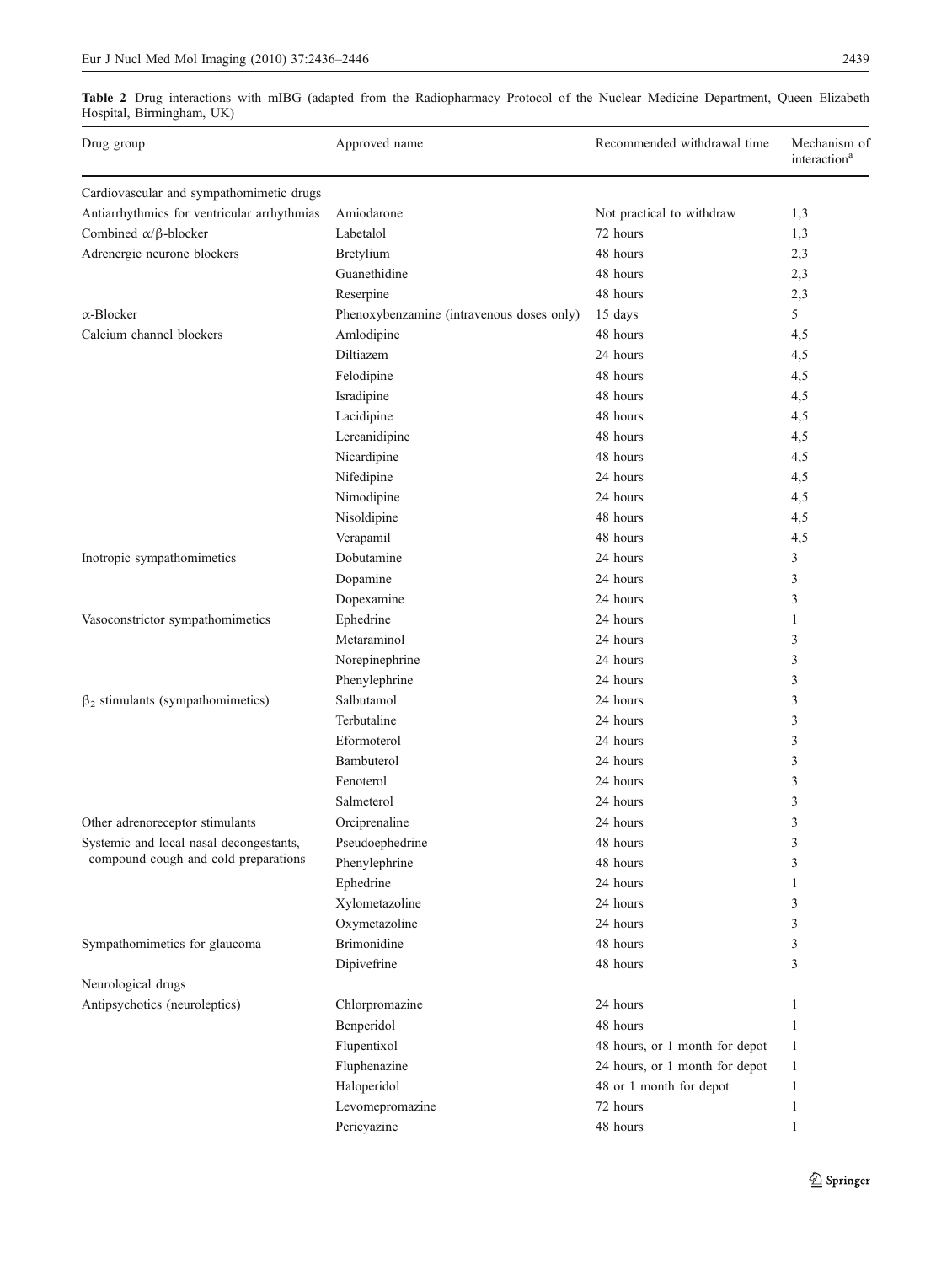# Table 2 (continued)

| Perphenazine<br>24 hours<br>$\mathbf{1}$<br>Pimozide<br>72 hours<br>1<br>Pipotiazine<br>1 month for depot<br>1<br>Prochlorperazine<br>24 hours<br>1<br>Promazine<br>24 hours<br>1<br>Sulpiride<br>48 hours<br>1<br>Thioridazine<br>24 hours<br>1<br>Trifluoperazine<br>48 hours<br>$\mathbf{1}$<br>Zuclopenthixol<br>48 hours, or 1 month for depot<br>$\mathbf{1}$<br>Amisulpride<br>72 hours<br>$\mathbf{1}$<br>Clozapine<br>7 days<br>1<br>Olanzapine<br>$7-10$ days<br>1<br>Quetiapine<br>48 hours<br>1<br>Risperidone<br>5 days or 1 month for depot<br>1<br>Sertindole<br>15 days<br>1<br>Zotepine<br>5 days<br>$\mathbf{1}$<br>Sedating antihistamines<br>Promethazine<br>24 hours<br>1<br>Opioid analgesics<br>Tramadol<br>24 hours<br>1<br>Tricyclic antidepressants<br>Amitriptyline<br>48 hours<br>1<br>Amoxapine<br>48 hours<br>$\mathbf{1}$<br>Clomipramine<br>24 hours<br>1<br>Dosulepin (dothiepin)<br>24 hours<br>1<br>Doxepin<br>24 hours<br>1<br>Imipramine<br>24 hours<br>1<br>Lofepramine<br>48 hours<br>1<br>Nortriptyline<br>24 hours<br>1<br>Trimipramine<br>48 hours<br>1<br>Maprotiline<br>48 hours<br>Tricyclic-related antidepressants<br>1<br>Mianserin<br>48 hours<br>1<br>Trazolone<br>48 hours<br>1<br>Venlaflaxine<br>48 hours<br>1<br>Mirtazepine<br>8 days<br>1<br>Reboxetine<br>3 days<br>1<br>Amphetamines, e.g. dexamfetamine<br>48 hours<br>3<br>CNS stimulants<br>Atomoxetine<br>5 days<br>$\mathbf{1}$<br>Methylphenidate<br>48 hours<br>5<br>Modafinil<br>72 hours<br>5<br>Cocaine<br>24 hours<br>1<br>Caffeine<br>24 hours<br>5 | Drug group | Approved name | Recommended withdrawal time | Mechanism of<br>interaction <sup>a</sup> |
|---------------------------------------------------------------------------------------------------------------------------------------------------------------------------------------------------------------------------------------------------------------------------------------------------------------------------------------------------------------------------------------------------------------------------------------------------------------------------------------------------------------------------------------------------------------------------------------------------------------------------------------------------------------------------------------------------------------------------------------------------------------------------------------------------------------------------------------------------------------------------------------------------------------------------------------------------------------------------------------------------------------------------------------------------------------------------------------------------------------------------------------------------------------------------------------------------------------------------------------------------------------------------------------------------------------------------------------------------------------------------------------------------------------------------------------------------------------------------------------------------------------------------------------------------------------------------|------------|---------------|-----------------------------|------------------------------------------|
|                                                                                                                                                                                                                                                                                                                                                                                                                                                                                                                                                                                                                                                                                                                                                                                                                                                                                                                                                                                                                                                                                                                                                                                                                                                                                                                                                                                                                                                                                                                                                                           |            |               |                             |                                          |
|                                                                                                                                                                                                                                                                                                                                                                                                                                                                                                                                                                                                                                                                                                                                                                                                                                                                                                                                                                                                                                                                                                                                                                                                                                                                                                                                                                                                                                                                                                                                                                           |            |               |                             |                                          |
|                                                                                                                                                                                                                                                                                                                                                                                                                                                                                                                                                                                                                                                                                                                                                                                                                                                                                                                                                                                                                                                                                                                                                                                                                                                                                                                                                                                                                                                                                                                                                                           |            |               |                             |                                          |
|                                                                                                                                                                                                                                                                                                                                                                                                                                                                                                                                                                                                                                                                                                                                                                                                                                                                                                                                                                                                                                                                                                                                                                                                                                                                                                                                                                                                                                                                                                                                                                           |            |               |                             |                                          |
|                                                                                                                                                                                                                                                                                                                                                                                                                                                                                                                                                                                                                                                                                                                                                                                                                                                                                                                                                                                                                                                                                                                                                                                                                                                                                                                                                                                                                                                                                                                                                                           |            |               |                             |                                          |
|                                                                                                                                                                                                                                                                                                                                                                                                                                                                                                                                                                                                                                                                                                                                                                                                                                                                                                                                                                                                                                                                                                                                                                                                                                                                                                                                                                                                                                                                                                                                                                           |            |               |                             |                                          |
|                                                                                                                                                                                                                                                                                                                                                                                                                                                                                                                                                                                                                                                                                                                                                                                                                                                                                                                                                                                                                                                                                                                                                                                                                                                                                                                                                                                                                                                                                                                                                                           |            |               |                             |                                          |
|                                                                                                                                                                                                                                                                                                                                                                                                                                                                                                                                                                                                                                                                                                                                                                                                                                                                                                                                                                                                                                                                                                                                                                                                                                                                                                                                                                                                                                                                                                                                                                           |            |               |                             |                                          |
|                                                                                                                                                                                                                                                                                                                                                                                                                                                                                                                                                                                                                                                                                                                                                                                                                                                                                                                                                                                                                                                                                                                                                                                                                                                                                                                                                                                                                                                                                                                                                                           |            |               |                             |                                          |
|                                                                                                                                                                                                                                                                                                                                                                                                                                                                                                                                                                                                                                                                                                                                                                                                                                                                                                                                                                                                                                                                                                                                                                                                                                                                                                                                                                                                                                                                                                                                                                           |            |               |                             |                                          |
|                                                                                                                                                                                                                                                                                                                                                                                                                                                                                                                                                                                                                                                                                                                                                                                                                                                                                                                                                                                                                                                                                                                                                                                                                                                                                                                                                                                                                                                                                                                                                                           |            |               |                             |                                          |
|                                                                                                                                                                                                                                                                                                                                                                                                                                                                                                                                                                                                                                                                                                                                                                                                                                                                                                                                                                                                                                                                                                                                                                                                                                                                                                                                                                                                                                                                                                                                                                           |            |               |                             |                                          |
|                                                                                                                                                                                                                                                                                                                                                                                                                                                                                                                                                                                                                                                                                                                                                                                                                                                                                                                                                                                                                                                                                                                                                                                                                                                                                                                                                                                                                                                                                                                                                                           |            |               |                             |                                          |
|                                                                                                                                                                                                                                                                                                                                                                                                                                                                                                                                                                                                                                                                                                                                                                                                                                                                                                                                                                                                                                                                                                                                                                                                                                                                                                                                                                                                                                                                                                                                                                           |            |               |                             |                                          |
|                                                                                                                                                                                                                                                                                                                                                                                                                                                                                                                                                                                                                                                                                                                                                                                                                                                                                                                                                                                                                                                                                                                                                                                                                                                                                                                                                                                                                                                                                                                                                                           |            |               |                             |                                          |
|                                                                                                                                                                                                                                                                                                                                                                                                                                                                                                                                                                                                                                                                                                                                                                                                                                                                                                                                                                                                                                                                                                                                                                                                                                                                                                                                                                                                                                                                                                                                                                           |            |               |                             |                                          |
|                                                                                                                                                                                                                                                                                                                                                                                                                                                                                                                                                                                                                                                                                                                                                                                                                                                                                                                                                                                                                                                                                                                                                                                                                                                                                                                                                                                                                                                                                                                                                                           |            |               |                             |                                          |
|                                                                                                                                                                                                                                                                                                                                                                                                                                                                                                                                                                                                                                                                                                                                                                                                                                                                                                                                                                                                                                                                                                                                                                                                                                                                                                                                                                                                                                                                                                                                                                           |            |               |                             |                                          |
|                                                                                                                                                                                                                                                                                                                                                                                                                                                                                                                                                                                                                                                                                                                                                                                                                                                                                                                                                                                                                                                                                                                                                                                                                                                                                                                                                                                                                                                                                                                                                                           |            |               |                             |                                          |
|                                                                                                                                                                                                                                                                                                                                                                                                                                                                                                                                                                                                                                                                                                                                                                                                                                                                                                                                                                                                                                                                                                                                                                                                                                                                                                                                                                                                                                                                                                                                                                           |            |               |                             |                                          |
|                                                                                                                                                                                                                                                                                                                                                                                                                                                                                                                                                                                                                                                                                                                                                                                                                                                                                                                                                                                                                                                                                                                                                                                                                                                                                                                                                                                                                                                                                                                                                                           |            |               |                             |                                          |
|                                                                                                                                                                                                                                                                                                                                                                                                                                                                                                                                                                                                                                                                                                                                                                                                                                                                                                                                                                                                                                                                                                                                                                                                                                                                                                                                                                                                                                                                                                                                                                           |            |               |                             |                                          |
|                                                                                                                                                                                                                                                                                                                                                                                                                                                                                                                                                                                                                                                                                                                                                                                                                                                                                                                                                                                                                                                                                                                                                                                                                                                                                                                                                                                                                                                                                                                                                                           |            |               |                             |                                          |
|                                                                                                                                                                                                                                                                                                                                                                                                                                                                                                                                                                                                                                                                                                                                                                                                                                                                                                                                                                                                                                                                                                                                                                                                                                                                                                                                                                                                                                                                                                                                                                           |            |               |                             |                                          |
|                                                                                                                                                                                                                                                                                                                                                                                                                                                                                                                                                                                                                                                                                                                                                                                                                                                                                                                                                                                                                                                                                                                                                                                                                                                                                                                                                                                                                                                                                                                                                                           |            |               |                             |                                          |
|                                                                                                                                                                                                                                                                                                                                                                                                                                                                                                                                                                                                                                                                                                                                                                                                                                                                                                                                                                                                                                                                                                                                                                                                                                                                                                                                                                                                                                                                                                                                                                           |            |               |                             |                                          |
|                                                                                                                                                                                                                                                                                                                                                                                                                                                                                                                                                                                                                                                                                                                                                                                                                                                                                                                                                                                                                                                                                                                                                                                                                                                                                                                                                                                                                                                                                                                                                                           |            |               |                             |                                          |
|                                                                                                                                                                                                                                                                                                                                                                                                                                                                                                                                                                                                                                                                                                                                                                                                                                                                                                                                                                                                                                                                                                                                                                                                                                                                                                                                                                                                                                                                                                                                                                           |            |               |                             |                                          |
|                                                                                                                                                                                                                                                                                                                                                                                                                                                                                                                                                                                                                                                                                                                                                                                                                                                                                                                                                                                                                                                                                                                                                                                                                                                                                                                                                                                                                                                                                                                                                                           |            |               |                             |                                          |
|                                                                                                                                                                                                                                                                                                                                                                                                                                                                                                                                                                                                                                                                                                                                                                                                                                                                                                                                                                                                                                                                                                                                                                                                                                                                                                                                                                                                                                                                                                                                                                           |            |               |                             |                                          |
|                                                                                                                                                                                                                                                                                                                                                                                                                                                                                                                                                                                                                                                                                                                                                                                                                                                                                                                                                                                                                                                                                                                                                                                                                                                                                                                                                                                                                                                                                                                                                                           |            |               |                             |                                          |
|                                                                                                                                                                                                                                                                                                                                                                                                                                                                                                                                                                                                                                                                                                                                                                                                                                                                                                                                                                                                                                                                                                                                                                                                                                                                                                                                                                                                                                                                                                                                                                           |            |               |                             |                                          |
|                                                                                                                                                                                                                                                                                                                                                                                                                                                                                                                                                                                                                                                                                                                                                                                                                                                                                                                                                                                                                                                                                                                                                                                                                                                                                                                                                                                                                                                                                                                                                                           |            |               |                             |                                          |
|                                                                                                                                                                                                                                                                                                                                                                                                                                                                                                                                                                                                                                                                                                                                                                                                                                                                                                                                                                                                                                                                                                                                                                                                                                                                                                                                                                                                                                                                                                                                                                           |            |               |                             |                                          |
|                                                                                                                                                                                                                                                                                                                                                                                                                                                                                                                                                                                                                                                                                                                                                                                                                                                                                                                                                                                                                                                                                                                                                                                                                                                                                                                                                                                                                                                                                                                                                                           |            |               |                             |                                          |
|                                                                                                                                                                                                                                                                                                                                                                                                                                                                                                                                                                                                                                                                                                                                                                                                                                                                                                                                                                                                                                                                                                                                                                                                                                                                                                                                                                                                                                                                                                                                                                           |            |               |                             |                                          |
|                                                                                                                                                                                                                                                                                                                                                                                                                                                                                                                                                                                                                                                                                                                                                                                                                                                                                                                                                                                                                                                                                                                                                                                                                                                                                                                                                                                                                                                                                                                                                                           |            |               |                             |                                          |
|                                                                                                                                                                                                                                                                                                                                                                                                                                                                                                                                                                                                                                                                                                                                                                                                                                                                                                                                                                                                                                                                                                                                                                                                                                                                                                                                                                                                                                                                                                                                                                           |            |               |                             |                                          |
|                                                                                                                                                                                                                                                                                                                                                                                                                                                                                                                                                                                                                                                                                                                                                                                                                                                                                                                                                                                                                                                                                                                                                                                                                                                                                                                                                                                                                                                                                                                                                                           |            |               |                             |                                          |

a Mechanisms of interaction:

1: Inhibition of sodium-dependent uptake system (i.e. uptake-one inhibition)

2: Transport interference: inhibition of uptake by active transport into vesicles, i.e. inhibition of granular uptake, and competition for transport into vesicles, i.e. competition for granular uptake

3: Depletion of content from storage vesicles/granules

4: Calcium-mediated

5: Other, possible, unknown mechanisms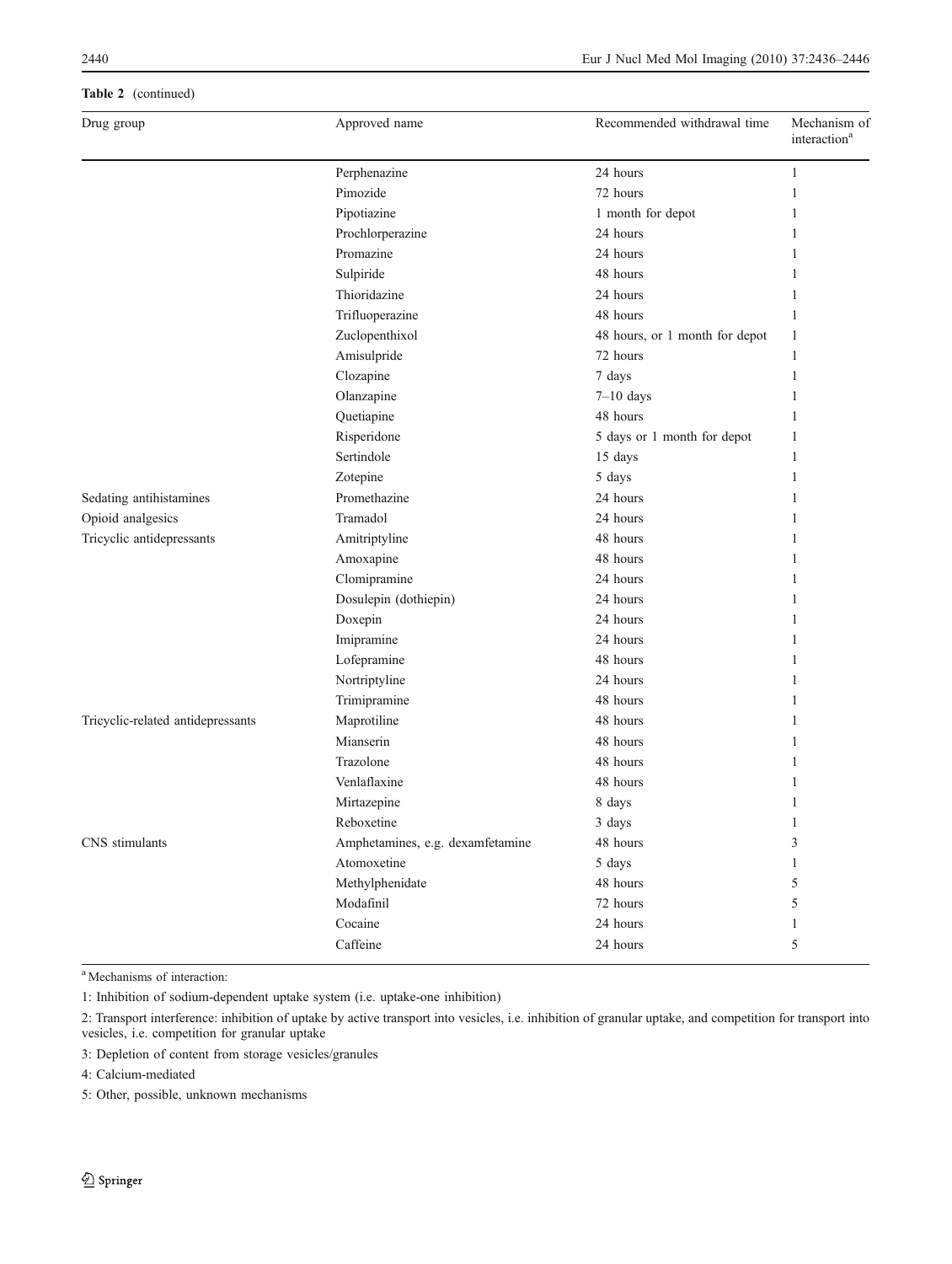History of recent biopsy, surgery, chemotherapy, hormone therapy, radiation therapy.

mIBG, diluted in accordance the with manufacturer's instructions, is administered by slow intravenous injection (at least 5 minutes) into a peripheral vein. The preparation should have a high specific activity.

The activity of radiopharmaceutical to be administered should be determined taking into account the diagnostic reference levels (DRL) for radiopharmaceuticals; these are defined as "levels of activity for groups of standard-sized patients and for broadly defined types of equipment". It is expected that these levels will not be exceeded for standard procedures when good and normal practice regarding diagnostic and technical performance is applied. For the aforementioned reasons the following activities for mIBG should be considered only as a general indication, based on data in the literature and current experience. However, in every country nuclear medicine physicians should respect the DRLs and the rules stated by local laws. The injection of activities greater than local DRLs must be justified.

The activities administered to adults should be 40– 80 MBq  $(1.2-2.2 \text{ mCi})$  for  $^{131}$ I-mIBG, and 400 MBq (10.8 mCi) for  $^{123}$ I-mIBG. The activity administered to children should be calculated on the basis of a reference dose for an adult, scaled to body weight according to the schedule proposed by the EANM Paediatric Task Group. For minimum and maximum recommended activities in children one should consult the Guidelines for Radioiodinated MIBG Scintigraphy in Children [15] (minimum activity 20 MBq for  $^{123}$ I-mIBG and 35 MBq for  $^{131}$ I-mIBG; maximum activity 400 MBq for  $123$ I-mIBG and 80 MBq for  $^{131}$ I-mIBG).

#### After injection

Patients should be encouraged to drink large volumes of fluids following mIBG injection and should void immediately prior to the study.

# Side effects

Adverse effects of mIBG (tachycardia, pallor, vomiting, abdominal pain), that are not related to allergy but to the pharmacological effects of the molecule, are very rare when slow injection is used. Injection via a central venous catheter must be avoided if possible (imaging artefacts, potential adverse effects).

|                          | administered (mGy/MBq) |          |        |  |  |
|--------------------------|------------------------|----------|--------|--|--|
|                          | Adult                  | 15 years | 5years |  |  |
| Adrenals                 | 0.017                  | 0,022    | 0.045  |  |  |
| <b>Bladder</b>           | 0.048                  | 0.061    | 0.084  |  |  |
| Bone surfaces            | 0.011                  | 0.014    | 0.034  |  |  |
| <b>Brain</b>             | 0.0047                 | 0.0060   | 0.016  |  |  |
| <b>Breast</b>            | 0.0053                 | 0.0068   | 0.017  |  |  |
| Gallbladder              | 0.021                  | 0.025    | 0.054  |  |  |
| Stomach                  | 0.0084                 | 0.011    | 0.030  |  |  |
| Small Intestine          | 0.0084                 | 0.011    | 0.030  |  |  |
| Colon                    | 0.0086                 | 0.011    | 0.029  |  |  |
| Heart                    | 0.018                  | 0.024    | 0.055  |  |  |
| Kidneys                  | 0.014                  | 0.017    | 0.036  |  |  |
| Liver                    | 0.067                  | 0.087    | 0.18   |  |  |
| Lungs                    | 0.016                  | 0.023    | 0.049  |  |  |
| Muscles                  | 0.0066                 | 0.0084   | 0.020  |  |  |
| Oesophagus               | 0.0068                 | 0.0088   | 0.021  |  |  |
| Ovaries                  | 0.0082                 | 0.011    | 0.025  |  |  |
| Pancreas                 | 0.013                  | 0.017    | 0.042  |  |  |
| Red marrow               | 0.0064                 | 0.0079   | 0.018  |  |  |
| Skin                     | 0.0042                 | 0.0051   | 0.013  |  |  |
| Spleen                   | 0.020                  | 0.028    | 0.066  |  |  |
| <b>Testes</b>            | 0.0057                 | 0.0075   | 0.018  |  |  |
| Thymus                   | 0.0068                 | 0.0088   | 0.021  |  |  |
| Thyroid                  | 0.0056                 | 0.0073   | 0.019  |  |  |
| Uterus                   | 0.010                  | 0.013    | 0.029  |  |  |
| Remaining organs         | 0.0067                 | 0.0085   | 0.020  |  |  |
| Effective dose (mSv/MBq) | 0.013                  | 0.017    | 0.037  |  |  |

Table 3 Absorbed doses:  $^{123}$ I-mIBG

Organ Absorbed dose per unit activity

#### Radiation dosimetry

The estimated radiation absorbed doses to various organs in healthy subjects following administration of  $^{123}$ I mIBG and  $131$ I mIBG are given in Tables 3 and 4, respectively. The data for<sup>123</sup>I mIBG are quoted from ICRP 80 and for  $^{131}$ I mIBG are calculated with approximation from ICRP 53 by considering weighting factors from ICRP 60 [9, 11].

# Radiopharmaceutical meta- $\left[\frac{123}{131}\right]$  iodobenzylguanidine (mIBG)

mIBG is an analogue of noradrenaline and guanethidine.

Preparation Radioactive mIBG is usually a ready-for-use licensed radiopharmaceutical which is sold by companies. The compound is radioiodinated by isotope exchange and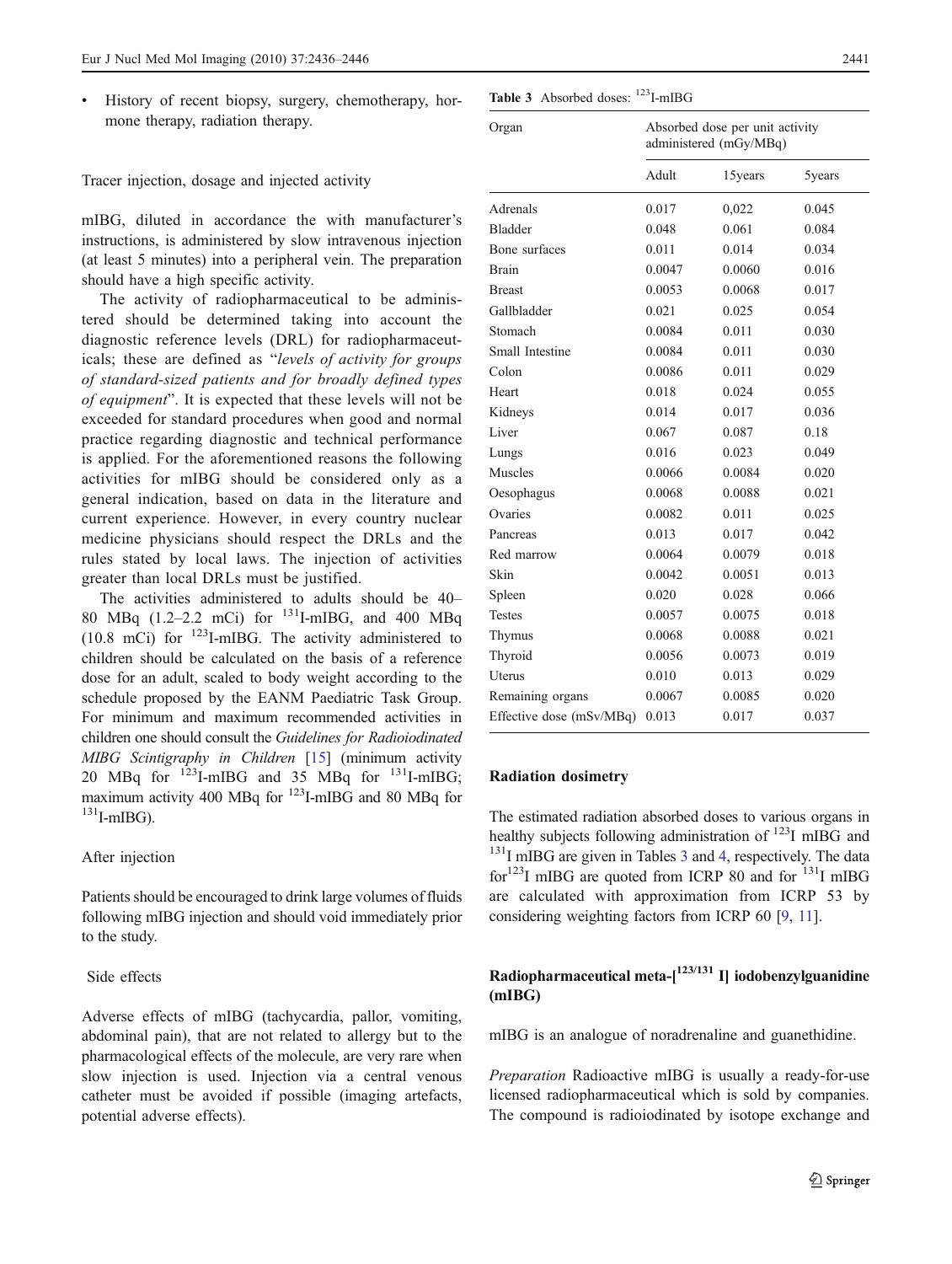| Organ                      | Absorbed dose per unit activity<br>administered (mGy/MBq) |          |         |  |  |
|----------------------------|-----------------------------------------------------------|----------|---------|--|--|
|                            | Adult                                                     | 15 years | 5 years |  |  |
| Adrenals                   | 0,17                                                      | 0.23     | 0.45    |  |  |
| <b>Bladder</b>             | 0.59                                                      | 0.73     | 1.70    |  |  |
| Bone surfaces              | 0.061                                                     | 0.072    | 0.18    |  |  |
| <b>Breast</b>              | 0.069                                                     | 0.069    | 0.18    |  |  |
| Small intestine            | 0.074                                                     | 0.091    | 0.24    |  |  |
| Stomach                    | 0.077                                                     | 0.093    | 0.25    |  |  |
| Upper large intestine wall | 0.080                                                     | 0.096    | 0.26    |  |  |
| Lower large intestine wall | 0.068                                                     | 0.081    | 0.21    |  |  |
| Heart                      | 0.072                                                     | 0.091    | 0.20    |  |  |
| Kidneys                    | 0.12                                                      | 0.14     | 0.30    |  |  |
| Liver                      | 0.83                                                      | 1.10     | 2.40    |  |  |
| Lungs                      | 0.19                                                      | 0.28     | 0.60    |  |  |
| Salivary glands            | 0.23                                                      | 0.28     | 0.51    |  |  |
| Ovaries                    | 0.066                                                     | 0.088    | 0.23    |  |  |
| Pancreas                   | 0.10                                                      | 0.13     | 0.32    |  |  |
| Red marrow                 | 0.067                                                     | 0.083    | 0.19    |  |  |
| Spleen                     | 0.49                                                      | 0.69     | 1.70    |  |  |
| <b>Testes</b>              | 0.059                                                     | 0.070    | 0.19    |  |  |
| Thyroid                    | 0.050                                                     | 0.065    | 0.18    |  |  |
| Uterus                     | 0.080                                                     | 0.10     | 0.26    |  |  |
| Other tissues              | 0.062                                                     | 0.075    | 0.19    |  |  |
| Effective dose (mSv/MBq)   | 0.14                                                      | 0.19     | 0.43    |  |  |

distributed to nuclear medicine centres where no additional preparation is required

Quality control Extensive quality control should normally be performed on the preparation by the producer before shipping. Departments receiving mIBG should assay the product with a calibrated ionisation chamber.

A strict quality control programme for the gamma camera quality control should also be routinely performed according to the rules of each country, as stated in EANM guidelines on quality control [20].

# Imaging

# Instrumentation

Gamma camera A single (or multiple) head gamma camera with a large field of view is necessary to acquire planar and/or tomographic (SPECT) images. Fusion images with SPET/CT hybrid systems can provide improved

diagnostic accuracy. The use of modern SPECT/CT systems is highly recommended.

# Collimator

 $131$ I-mIBG: high-energy, parallel-hole

 $^{123}$ I-mIBG: low-energy, high-resolution

However,  $^{123}$ I decay includes a small fraction (less than 3%) of high-energy photons (346, 440, 505, 529 and 539 keV) that can scatter in the collimator or show septal penetration, both phenomena that degrade image quality when the acquisition is performed with low-energy collimators. Medium-energy collimators may thus improve image quality by reducing scatter while preserving acceptable sensitivity (i.e. without increasing acquisition time).

Given the variability in collimator characteristics and design from different manufacturers, the choice of collimator to provide the best image quality for  $123$ I-mIBG imaging should therefore be left to the individual nuclear medicine department.

Image acquisition

# Timing

Scanning with <sup>131</sup>I-mIBG is performed 1 and 2 days after injection and can be repeated on day 3 or later. Scanning with <sup>123</sup>I-mIBG is performed between 20 and 24 h after injection. Selected delayed images (never later than day 2) may be useful in the event of equivocal findings on day 1.

# Views

Whole-body imaging can be performed with additional limited-field images or spot images. Limited-field or spot images are recommended especially in paediatric patients. The patient should be placed in the supine position.

- $^{131}$ I-mIBG: total body scan (speed 4 cm/s) or both anterior and posterior limited-field or static spot views (>150 kcounts) of the head, neck, chest, abdomen, pelvis, and upper and lower extremities.
- $^{123}$ I-mIBG: total body scan (speed 5 cm/s) or both anterior and posterior limited-field or static spot views (about 500 kcounts or 10 min acquisition) of the head, neck, chest, abdomen, pelvis, and upper and lower extremities. In neuroblastoma patients for head imaging both anteroposterior and lateral views are recommended. In order to reduce acquisition time, for the upper and lower limbs, spot views, 75–100 kcounts may be sufficient.

Spot views are often superior to whole-body scans in contrast and resolution, especially in low count regions, and are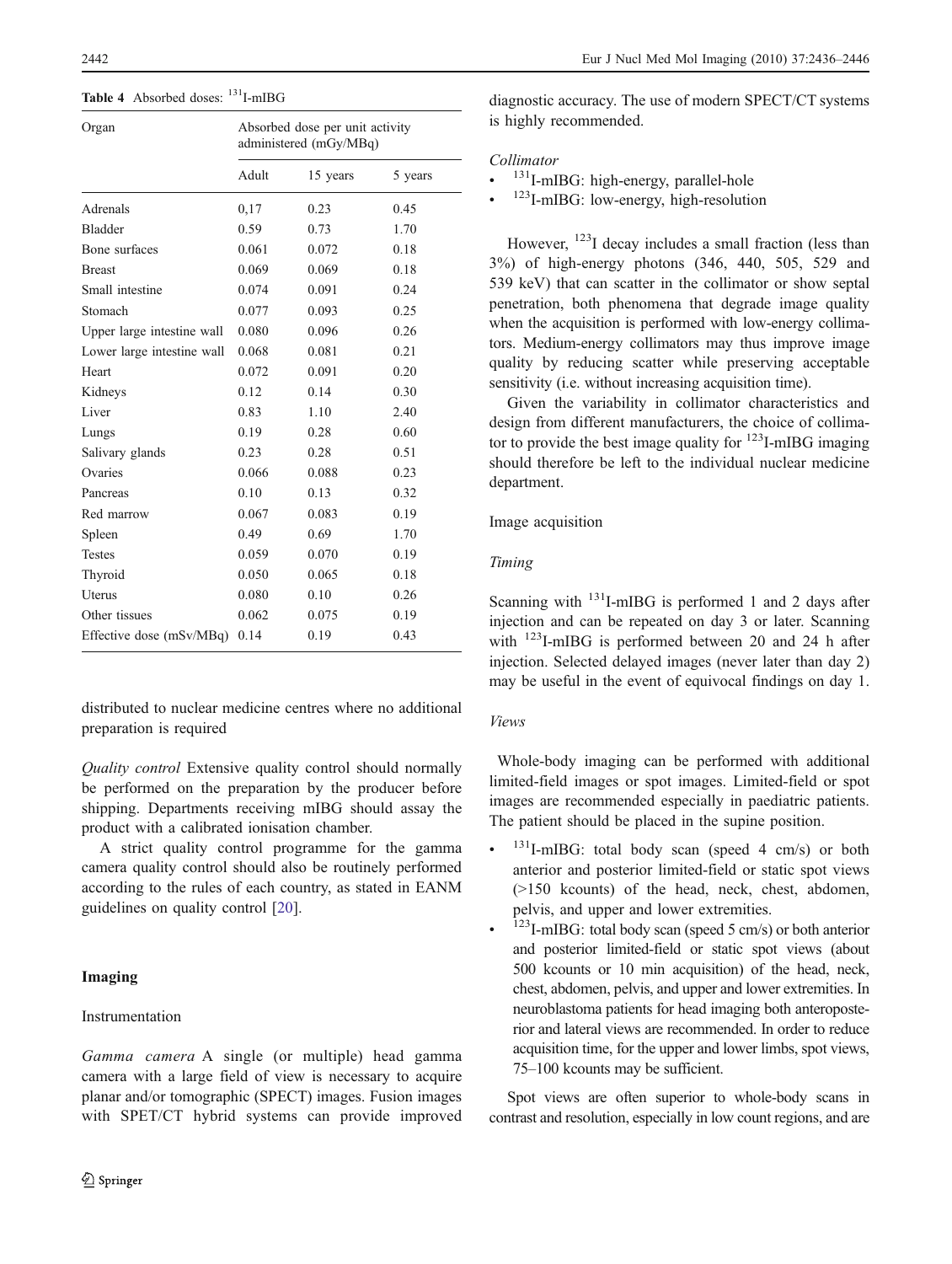therefore preferable in young children (who may also better bear this examination, longer in total time, but with interruptions). However, the relative uptake intensity in organs and lesions is more accurately depicted in whole-body images.

It is recommended that the examination be started with abdomen/pelvis spot views when performing multiple spot views of the body.

# Image parameters

A pixel size of about 2 mm requires a 256×256 matrix or a 128×128 matrix with zoom. For quantification, different levels of approximation can be adopted to correct for attenuation. The basic method of geometric mean between-conjugate views can be improved using a standard source phantom-based method.

# Optional images

Single-photon emission tomography (SPECT) can improve diagnostic accuracy. SPECT is useful mainly in cases where uncertainty exists regarding the localization and interpretation of the tracer uptake:

- SPECT can improve characterization of small lesions (soft-tissue metastases and residual tumour uptake) that may not be evident on planar images, especially if areas of high physiological (i.e. liver, bladder) or pathological (i.e. primary tumour) uptake are superimposed.
- & SPECT can help distinguishing between soft-tissue and skeletal lesions, especially in the spine (that is fundamental in tumour grading).
- SPECT can facilitate the comparison with anatomical imaging: the integration of anatomical and scintigraphic imaging is essential in clinical practice in order to interpret and identify the topographic location and the nature of some doubtful lesions. For these reasons the superimposition, fusion or coregistration of nuclear medicine with CT or MR anatomical images have a significant impact on the diagnostic accuracy. This is particularly true in the context of the growing availability of hybrid SPECT/ CT [21].

Thus, whenever possible, SPECT should performed, even if in young children sedation is required. Acquisition parameters depend on the equipment available and the radioisotope used. Ideally, SPECT should cover the pelvis, abdomen and thorax.

Generally, the SPECT protocol consists of 120 projections, in steps of 3°, in continuous or step and shoot mode, 25–35 s per step. Data are acquired on a 128x128 matrix. In non-cooperative patients, it is possible to reduce acquisition time using steps of 6°, or a 64x64 matrix with shorter time per frame [22, 23]. In SPECT/CT imaging the CT image

should be acquired with high resolution in order to provide a better characterization of the anatomical surroundings. These images are also important for dosimetry calculations (uptake and size of the tumour).

#### Image processing

No particular processing procedure is needed for planar images. In case of SPECT images the different types of gamma camera and software available should be taken into account. The processing parameters should be carefully chosen to optimize image quality. Iterative reconstruction with a low-pass postfilter often provides better images than filtered back-projection. Any reporting should clearly state the methodology adopted for image processing and quantification.

# Interpretation

To evaluate mIBG scintigraphy images the following should be taken into account:

- Clinical issue raised in the request for mIBG scintigraphy.
- & Clinical history of the patient.
- & Presence of symptoms or syndromes.
- & Topographical localization of the uptake according to other imaging data.
- & Uptake in nonphysiological areas (this is suspicious for a neuroendocrine tumour or metastasis).
- Intensity and features of the tracer uptake (mIBG uptake may be observed both in benign and malignant tumours).
- Clinical correlation with any other data from previous clinical, biochemical and morphological examinations.
- Causes of false-negative results (lesion size, tumour biology, physiological uptake masking cancer lesions, pharmaceutical interference, etc.).
- Causes of false-positive results (artefacts, uptake due to physiological processes, benign uptake, etc.).

### Physiological distribution of mIBG

The uptake of radiolabelled mIBG in different organs depends on catecholamine excretion and/or adrenergic innervation. After intravenous injection approximately 50% of the administered radioactivity appears in the urine by 24 h, and 70–90% of the residual activity is recovered within 48 h. Since mIBG is excreted in the urine, the bladder and urinary tract show intense activity. mIBG is normally taken up mainly by the liver; lower uptake levels are seen in the spleen, lungs, salivary glands, skeletal muscles and myocardium. Normal adrenal glands are usually not seen, but faint uptake may be visible 48–72 h after injection in up to  $15\%$  of patients when using  $^{131}$ I-mIBG.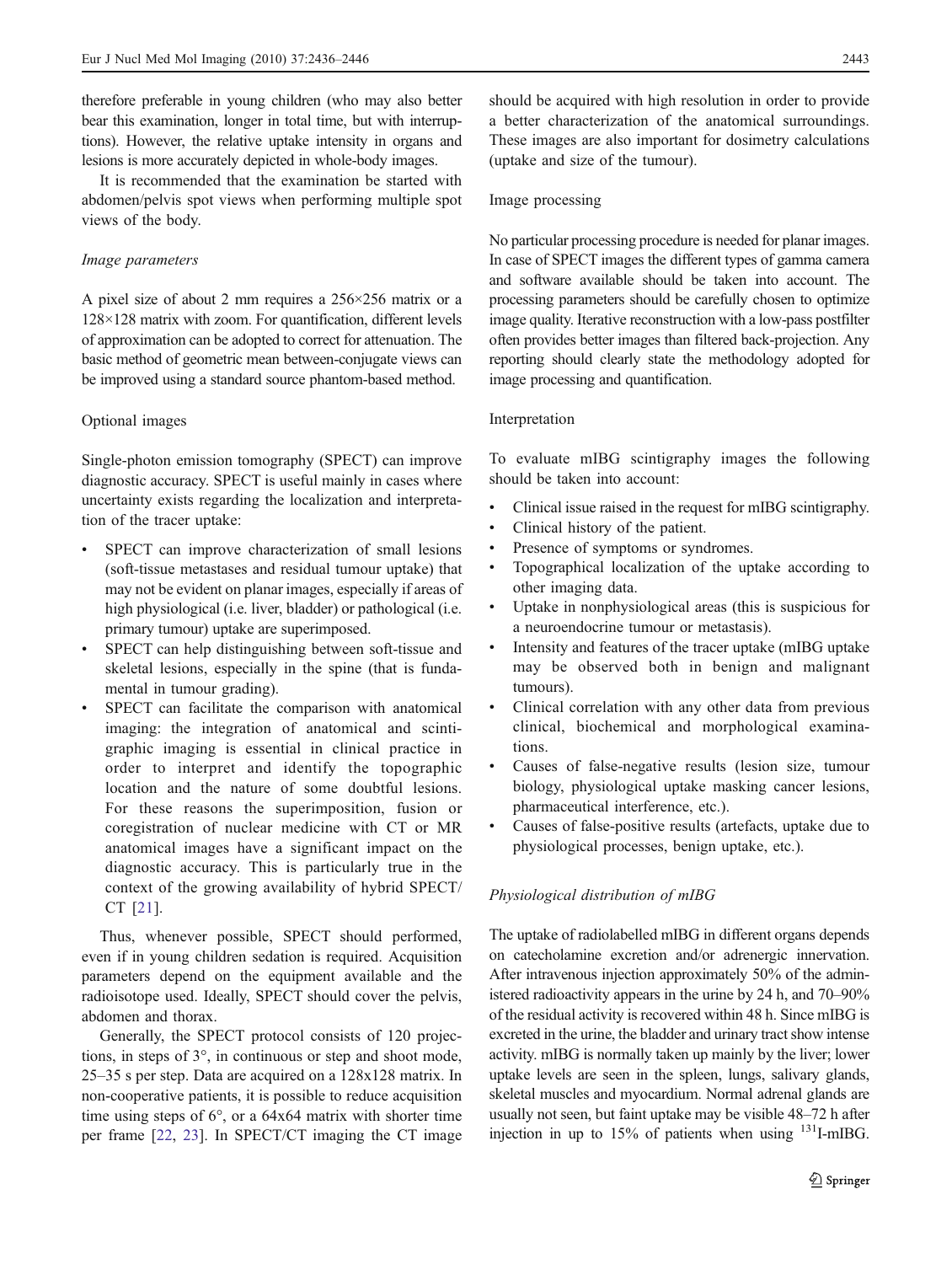However, normal adrenal glands can be visualized in up to 75% of patients using  $^{123}$ I-mIBG [24, 25]. mIBG may accumulate to variable degrees in the nasal mucosa, lungs, gallbladder, colon and uterus. Free iodine in the bloodstream may cause some uptake in the digestive system and in the thyroid (if not properly blocked). No skeletal uptake should be seen. Extremities show only slight muscular activity.

In children, uptake in brown fat is usually quite symmetrical along the edge of the trapezius muscles [26]. However, it is also seen over the top of each lung, and along either side of the spine to the level of the diaphragm in children and in adults [1].

# Pathological uptake

mIBG soft-tissue uptake is observed in primary tumour and in metastatic sites including lymph nodes, liver, bone and bone marrow. Increased uptake in the skeleton (focal or diffuse) is indicative of bone marrow involvement and/or skeletal metastases.

# Sources of error

Sources of error include the following [27, 28]:

- & Clinical and biochemical findings that are unknown or have not been considered.
- Insufficient knowledge of physiological mIBG biodistribution and kinetics.
- Small lesions, below the resolution of scintigraphy.
- Incorrect patient preparation (e.g. pelvic views cannot be correctly interpreted if the patient has not voided before the acquisition).
- Lesions close to the areas of high physiological or pathological uptake.
- Tumour lesions that do not take up mIBG (e.g. changes in differentiation, necrosis, interfering drugs, etc.).
- Patient motion (mainly in children).
- Increased diffuse physiological uptake (hyperplastic adrenal gland after contralateral adrenalectomy).
- Increased focal physiological uptakes (mainly in the urinary tract or bowel).
- Thyroid activity (if thyroid blockade is not adequate).
- Urine contamination or any other external contamination (salivary secretion).

# Reporting

The nuclear medicine physician should record all information regarding the patient, type of examination, date, radiopharmaceutical (administered activity and route), concise patient history, all correlated data from previous diagnostic studies, and the clinical question.

The report to the referring physician should describe:

- & Whether the distribution of mIBG is physiological or not.
- All abnormal areas of uptake (intensity, number and site; if necessary, retention of mIBG over time).
- Comparative analysis: the findings should be related to any previous information or results from other clinical or instrumental examinations.
- Interpretation: a clear diagnosis of malignant lesions should be made if possible, accompanied by a differential diagnosis when appropriate.
- Comments on factors that may limit the accuracy of scintigraphy are sometimes important (lesion size, artefacts, interfering drugs, etc.).

If an additional diagnostic examination or adequate follow-up are required to obtain a definitive diagnosis, this must be recommended.

# Standardized form

In order to evaluate the prognosis at diagnosis and to quantify treatment response in neuroblastoma, different scoring systems have been proposed [29–32].

### Issues requiring further clarification

Radiolabelled mIBG and pentetreotide can be used to visualize different neuroendocrine tumours. In some of these tumours both modalities show a high diagnostic accuracy. Further investigations are needed to accurately define the clinical indications for the single studies. This evaluation should be based on diagnostic efficacy, costs, and clinical impact on patient management [33, 34].

# Other imaging modalities

FDG PET visualizes some neuroendocrine tumours. However, the FDG uptake is satisfactory only in cancers with high metabolic and proliferative rates. Several falsenegative results have been reported in well-differentiated neoplasms [35]. In neuroblastoma, FDG PET has been studied in comparison with  $^{123}$ I-mIBG.  $^{123}$ I-mIBG was found to be more sensitive for bone localization, whereas FDG PET seemed to be more reliable for soft-tissue lesions [36]. These approaches showed poor concordance, therefore they could be used as complementary, although no definitive data are available [36–39].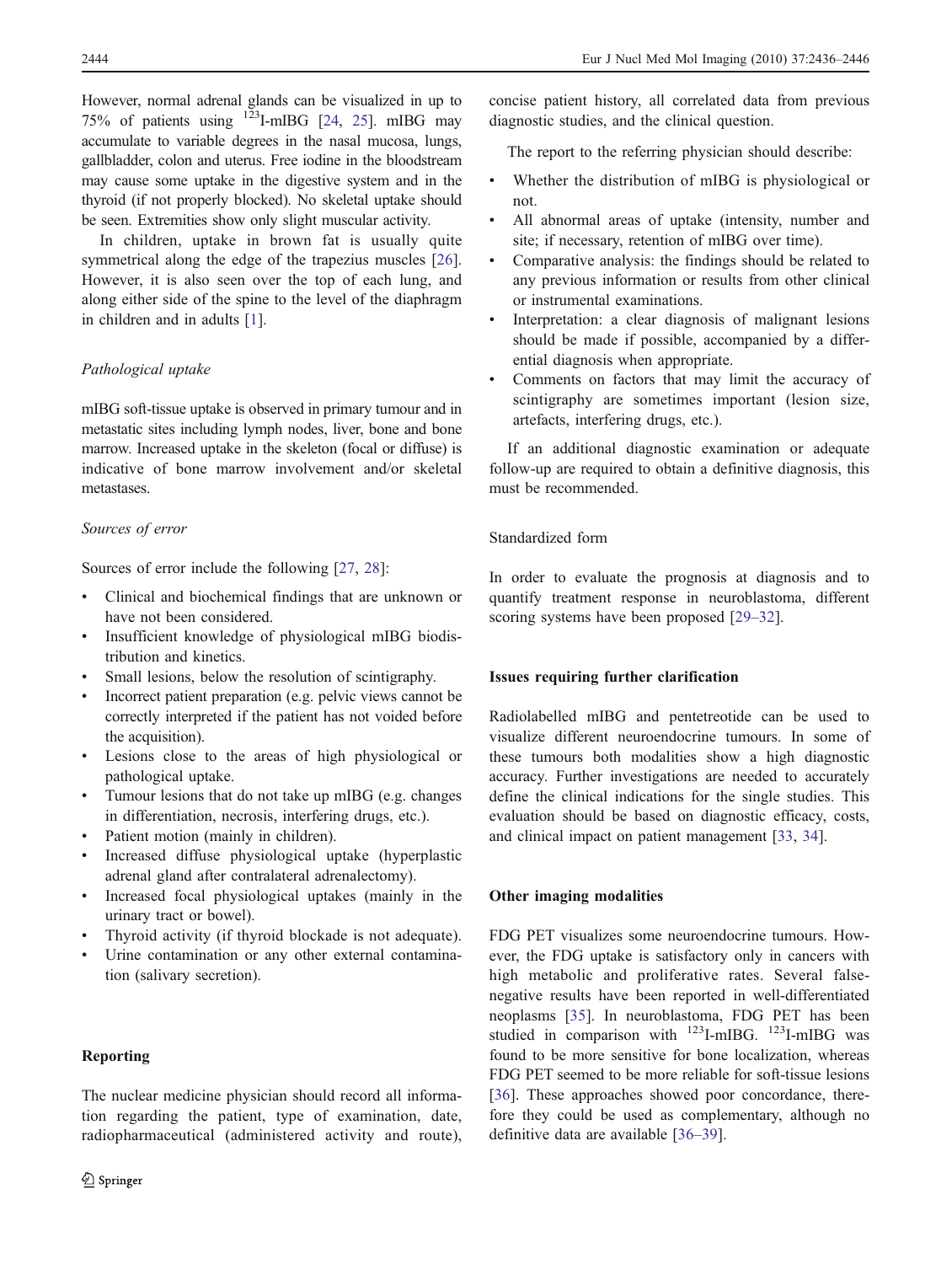Some studies have investigated tumours known to be mIBG avid with PET radiopharmaceuticals including 124ImIBG,  $^{18}$ F-L-DOPA,  $^{18}$ F-dopamine [40, 41] and  $^{68}$ Ga-DOTA peptides. The reported data are too limited to draw any clear conclusions as to their possible use, although there is a strong rationale to forecast a future role for these radiopharmaceuticals in clinical practice.

# **References**

- 1. Nakajo M, Shapiro B, Copp J, et al. The normal and abnormal distribution of the adrenomedullary imaging agent m-I123 iodobenzylguanidine (I-123 MIBG) in man: evaluation by scintigraphy. J Nucl Med 1983;24:672–82.
- 2. Rubello D, Bui C, Casara D. Functional scintigraphy of the adrenal gland. Eur J Endocrinol 2002;147:13–28.
- 3. Leung A, Shapiro B, Hattner R, et al. The specificity of radioiodinated MIBG for neural crest tumors in childhood. J Nucl Med 1997;38:1352–7.
- 4. Sisson JC, Shulkin BL. Nuclear medicine imaging of pheochromocytoma and neuroblastoma. Q J Nucl Med 1999;43:217–23.
- 5. Shapiro B, Gross MD. Radiochemistry, biochemistry, and kinetics of 131I-metaiodobenzylguanidine (MIBG) and 123I-MIBG: clinical implications of the use of 123I-MIBG. Med Pediatr Oncol 1987;15:170–7.
- 6. Bombardieri E, Maccauro M, De Deckere E, et al. Nuclear medicine imaging of neuroendocrine tumours. Ann Oncol 2001;12:S51–61.
- 7. Troncone L, Rufini V. Radiolabeled metaiodobenzylguanidine in the diagnosis of neural crest tumors. In: Murray IPC, Ell PJ, editors. Nuclear medicine in clinical diagnosis and treatment. Edinburgh: Churchill Livingstone; 1998. p. 843–57.
- 8. Staalman CR, Hoefnagel CA. Imaging of neuroblastomas and metastasis. In: Brodeur GM, Sawada T, Tsuchida Y, Voute PA, editors. neuroblastoma. Amsterdam: Elsevier; 2000. p. 303–29.
- 9. International Commission on Radiological Protection. Publication 80: Radiation dose to patients from radiopharmaceuticals. Annals of the ICRP, vol. 28. Oxford: Pergamon Press; 1998. p. 3.
- 10. Stabin MG, Gelfand MJ. Dosimetry of pediatric nuclear medicine procedures. Q J Nucl Med 1998;42:93–112.
- 11. International Commission on Radiological Protection. Publication 53: Radiation dose to patients from radiopharmaceuticals. Annals of the ICRP, vol. 18. Oxford: Pergamon Press; 1987. p. 1–4.
- 12. Boubaker A, Bischof Delaloye A. Nuclear medicine procedures and neuroblastoma in childhood. Their value in the diagnosis, staging and assessment of response to therapy. Q J Nucl Med 2003;47:31–40.
- 13. Perel Y, Conway J, Kletzel M, et al. Clinical impact and prognostic value of metaiodobenzylguanidine imaging in children with metastatic neuroblastoma. J Pediatr Hematol Oncol 1999;21:13–8.
- 14. Wafelman AR, Hoefnagel CA, Maes RA, et al. Radioiodinated metaiodobenzylguanidine: a review of its biodistribution and pharmacokinetics, drug interaction, cytotoxicity and dosimetry. Eur J Nucl Med 1994;21:545–59.
- 15. Olivier P, Colarinha P, Fettich J, et al. Guidelines for radioiodinated MIBG scintigraphy in children. Eur J Nucl Med Mol Imaging 2003;30:B45–50.
- 16. Lassmann M, Biassoni L, Monsieurs M, Franzius C, Jacobs F, EANM Dosimetry and Paediatrics Committees. The new EANM paediatric dosage card. Eur J Nucl Med Mol Imaging 2007;34:796–8.
- 17. Solanki KK, Bomanji J, Moyes J, et al. A pharmacological guide to medicines which interfere with the biodistribution of radiolabelled

meta-iodobenzylguanidine (MIBG). Nucl Med Commun 1992;13:513–21.

- 18. Khafagi FA, Shapiro B, Fig LM, et al. Labetalol reduces iodine-131-MIBG uptake by pheochromocytoma and normal tissues. J Nucl Med 1989;30:481-9.
- 19. Giammarile F, Boneu A, Edeline V, et al. Guide de réalisation de la scintigraphie à la meta-iodobenzylguanidine (MIBG) en oncologie pédiatrique. Med Nucl 2000;24:35–41.
- 20. Sokole EB, Plachcinska A, Britten A. Routine quality control recommendations for nuclear medicine instrumentation. Eur J Nucl Med Mol Imaging 2010;37:662–71.
- 21. Meyer-Rochow GY, Schembri GP, Benn DE, Sywak MS, Delbridge LW, Robinson BG, et al. The utility of metaiodobenzylguanidine single photon emission computed tomography/ computed tomography (mIBG SPECT/CT) for the diagnosis of pheochromocytoma. Ann Surg Oncol 2010;17:392–400.
- 22. Rufini V, Fisher GA, Shulkin BL, et al. Iodine-123-MIBG imaging of neuroblastoma: utility of SPECT and delayed imaging. J Nucl Med 1996;37:1464–8.
- 23. Rufini V, Giordano A, Di Giuda D, et al. 123MIBG scintigraphy in neuroblastoma: a comparison between planar and SPECT imaging. Q J Nucl Med 1995;4:25–8.
- 24. Lynn MD, Shapiro B, Sisson JC, et al. Portrayal of pheochromocytoma and normal human adrenal medulla by m-[123I]iodobenzylguanidine: concise communication. J Nucl Med 1984;25  $(4):436-40.$
- 25. Furuta N, Kiyota H, Yoshigoe F, Hasegawa N, Ohishi Y. Diagnosis of pheochromocytoma using [123I]-compared with [131I]-metaiodobenzylguanidine scintigraphy. Int J Urol 1999;6(3):119–24.
- 26. Okuyama C, Sakane N, Yoshida T, Shima K, Kurosawa H, Kumamoto K, et al. (123)I- or (125)I-metaiodobenzylguanidine visualization of brown adipose tissue. J Nucl Med 2002;43(9):1234–40.
- 27. Peggi L, Liberti E, Pansini G, et al. Pitfalls in scintigraphic detection of neuroendocrine tumors. Eur J Nucl Med 1992;19:214–8.
- 28. Gordon I, Peters AM, Gutman A, et al. Skeletal assessment in neuroblastoma – the pitfalls of iodine-123-MIBG scans. J Nucl Med 1990;31:129–34.
- 29. Ady N, Zucker JM, Asselain B, Edeline V, Bonnin F, Michon J, et al. A new 123I-MIBG whole body scan scoring method – application to the prediction of the response of metastases to induction chemotherapy in stage IV neuroblastoma. Eur J Cancer 1995;31A(2):256–61.
- 30. Suc A, Lumbroso J, Rubie H, Hattchouel JM, Boneu A, Rodary C, et al. Metastatic neuroblastoma in children older than one year: prognostic significance of the initial metaiodobenzylguanidine scan and proposal for a scoring system. Cancer 1996;77(4):805–11.
- 31. Katzenstein HM, Cohn SL, Shore RM, Bardo DM, Haut PR, Olszewski M, et al. Scintigraphic response by 123Imetaiodobenzylguanidine scan correlates with event-free survival in high-risk neuroblastoma. J Clin Oncol 2004;22(19):3909–15.
- 32. Messina JA, Cheng SC, Franc BL, Charron M, Shulkin B, To B, et al. Evaluation of semi-quantitative scoring system for metaiodobenzylguanidine (mIBG) scans in patients with relapsed neuroblastoma. Pediatr Blood Cancer 2006;47(7):865–74.
- 33. Taal BG, Hoefnagel CA, Valdes Olmos, et al. Combined diagnostic imaging with 131I-MIBG and 111In-pentetreotide in carcinoid tumours. Eur J Cancer 1996;32:1924–32.
- 34. Zuetenhorst JM, Hoefnagel CA, Boot H, et al. Evaluation of (111) In-pentetreotide, (131)I-MIBG and bone scintigraphy in the detection and clinical management of bone metastases in carcinoid disease. Nucl Med Commun 2002;23:735–41.
- 35. Adams S, Baum R, Rink T, et al. Limited value of fluorine-18fluoodeoxyglucose PET for the imaging of neuroendocrine tumours. Eur J Nucl Med 1998;25:79–83.
- 36. Taggart DR, Han MM, Quach A, Groshen S, Ye W, Villablanca JG, et al. Comparison of iodine-123 metaiodobenzylguanidine